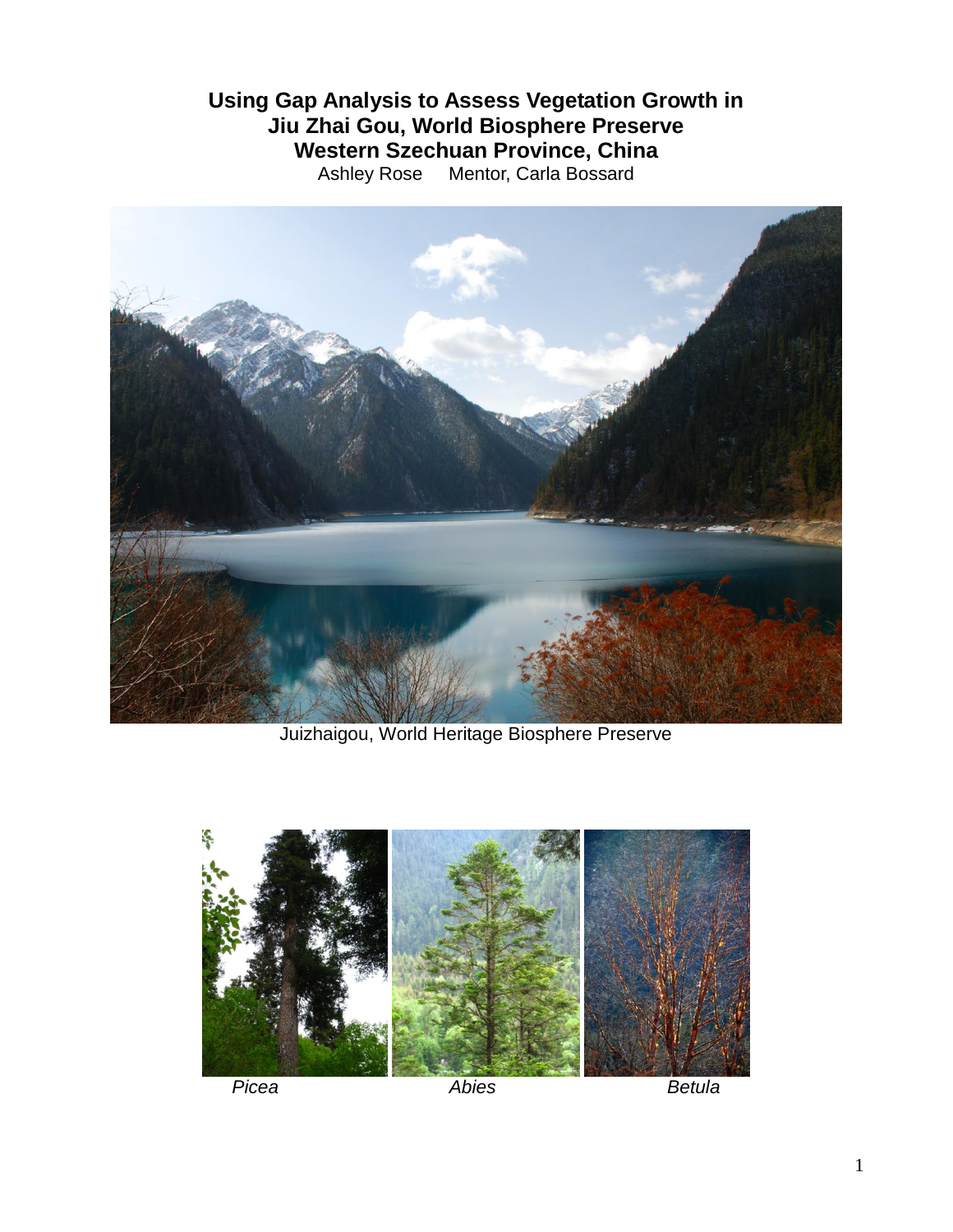### **ABSTRACT**

This research examines the two following questions: Is the secondary canopy of *Betula albasinesis* (*Betula*) (a hardwood tree) replacing the historical, forest canopy dominant conifer trees *Abies species (*fir) and *Picea* (spruce) species (sp) in Jui Zhai Gou World Biosphere Preserve (JZG), Szechwan, China? If *Betula* is increasing in proportion to *Abies* and *Picea* sp., what is causing this change in tree demographics? Twenty-six gaps located at elevations greater than 2,900meters (m) were measured for tree species numbers, growth parameters and environmental conditions. Results indicate the numbers of *Betula* have increased at higher elevations compared to their prevalence in the forest prior to 1974. *Abies* species and *Betula* are inversely correlated indicating likely competition between them. *Betula* have a higher maximum rate of photosynthesis than *Abies* or *Picea* sp. and they maintain that maximum rate of photosynthesis over a wider range of Photosynthetically Active Radiation (PAR). Analysis of tree cores indicates that the mean average annual growth of *Betula* trees was significantly greater than that for *Abies* or *Picea* sp. Betula have most significantly increased their numbers in gaps with steep slopes (>30 degrees), small area (< 300 m<sup>2</sup>) with thin soil (<3.5 cm depth) or large area (>600 m<sup>2</sup>) with deep soil (>12 cm depth). *Abies* and *Picea* sp. establishment is inversely correlated with soil depth and need soil >10 cm depth for dependable establishment of seedlings. *Abies* and *Picea* sp. establish better on slopes of less than 30 degrees. Given JZG climate data indicate a tendency for increased high precipitation events, which increases landslide and tree fall occurrences creating large gaps with shallow soil. Large gaps with thin soil are optimum microhabitate conditions for an increase in *Betula sp*. Further, landslide events decrease soil depth which we found inhibits *Abies* and *Picea* establishment. As bud break on hardwood trees is occurring 10 days earlier than 50 years ago, *Abies* and *Picea* sp. saplings have access to ambient PAR a shorter period of the year before leafed out hardwood trees strongly filter their sunlight. Earlier bud break inhibits the growth of Abies and Picea sp., while *Betula* receives a longer growing season. If these climate trends continue we predict increased competition between *Betula*  and historically dominant *Abies* and *Picea* species, with increased numbers of *Betula*  particularly at high elevations or on steep slopes. It is recommended biogeochemical studies be done on water runoff from *Betula* litter in areas where Betula has become a significant part of the mature montane forest to discern its effects on water quality and mineral characteristics in JZG lakes.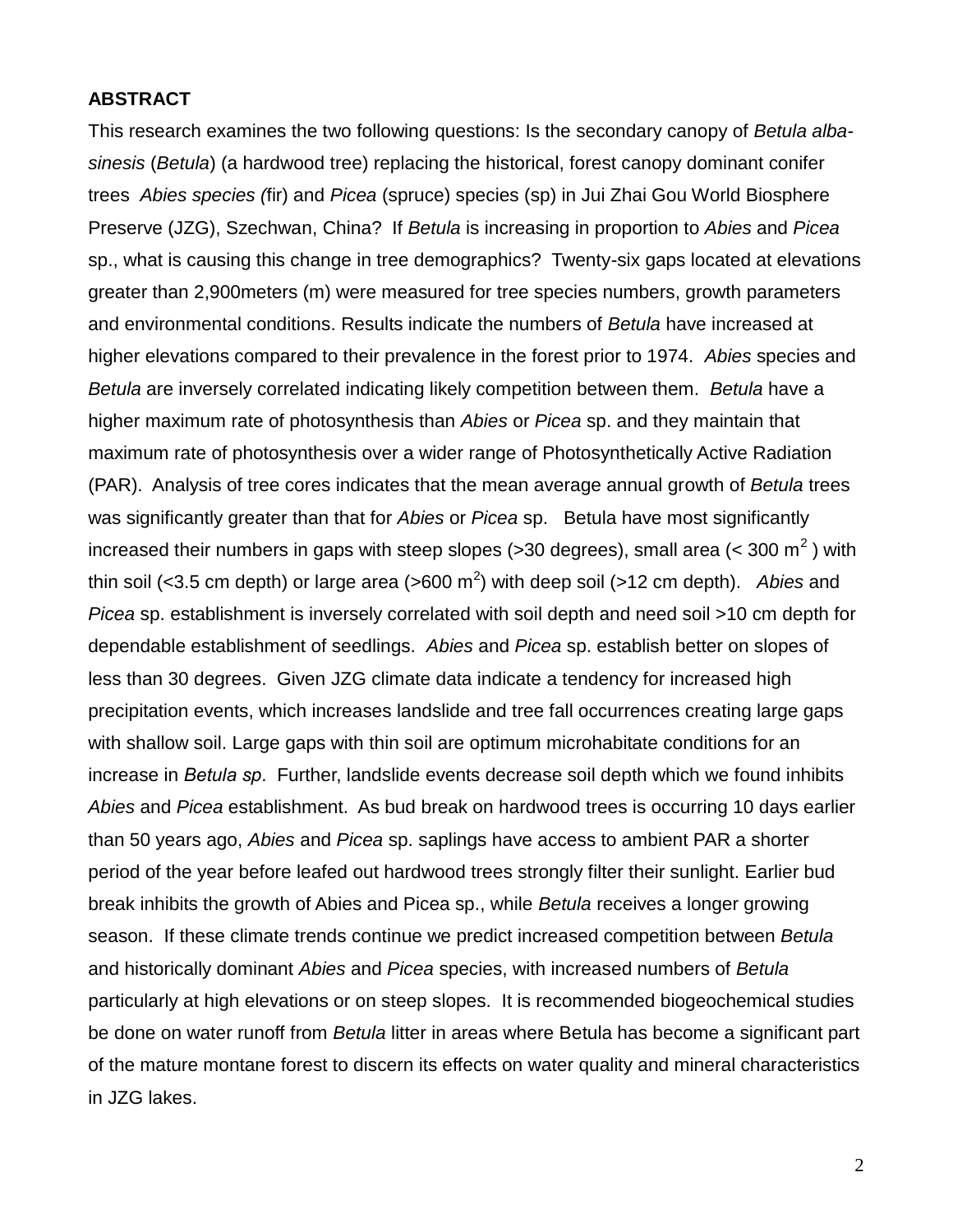### **INTRODUCTION**:

Jui zhai gou (JZG) is a located in the North-Western Min Shan mountain range at 103◦46′– 104◦50′E, 32◦55′–33◦20′N in Western Szechuan Province, China. Jiu Zhai Gou is a Y-shaped valley descending from south to north, covering an area of 720 km² and reaching elevations from 2,000m to 4,500m. Prior to becoming a national park in 1980, parts of Jui Zhai Gou were used by local villagers for pastural grazing and farming, and from 1975 to 1978 areas were used for commercial timber production. Commercial logging led to portions of the park being clear-cut or selectively cut. JZG was declared a World Heritage Site in 1992 and a World Biosphere Preserve in 1997. (Winkler 1998)

Today, the park is a major tourist attraction and a national treasure. Jui Zhai Gou is famous for the 101 turquoise lakes featured through out the valley. The most scenic geologic features of the park are formed by karst and travertine formations. Travertine is a sedimentary rock formed by calcium carbonate precipitation. The calcium deposits interact with algae, and minerals in the water to give the lakes their colorful appearance.

Although Jiu Zhai Gou is a temperate montane forest, it is highly influenced by subtropical storms. The summer months are dominated by monsoons, which contribute a majority of the annual precipitation. In the past 40 years heavy precipitation events have increased (Li Gou, Academica Sinica 2010, Pers. Comm.) Snow falls from October to February at all elevations in the park. Yearly, average daily temperatures range from -3.7ºC to 16.8ºC. (Winkler 1998). Temperatures at high elevation have been warmer earlier in the year resulting in bud break of hardwood tree species (like *Betula*) being approximately 10 days earlier than was the case 50 years ago (Yuwen Tsai, 2010, JZG Director, Personal Communication).

Jui Zhai Gou has an extremely diverse floral community which contains over 2,576 plant species, 150 of which are tree species (Winkler 1998). Amongst the undergrowth, smaller trees, shrubs and herbs such as *Acer* sp. (maples) rhododendron, bamboo, wild roses, and orchids can be found.

### **Purpose**

Recently, park personnel became concerned that the hardwood species - particularly *Betula* species- appeared to becoming more common at high elevations. Historically at elevations greater than 2900m, the primary canopy was dominated by *Abies* species*,* and *Picea* species*,* and only the lower secondary canopy contained, red-barked, *Betula* (Winkler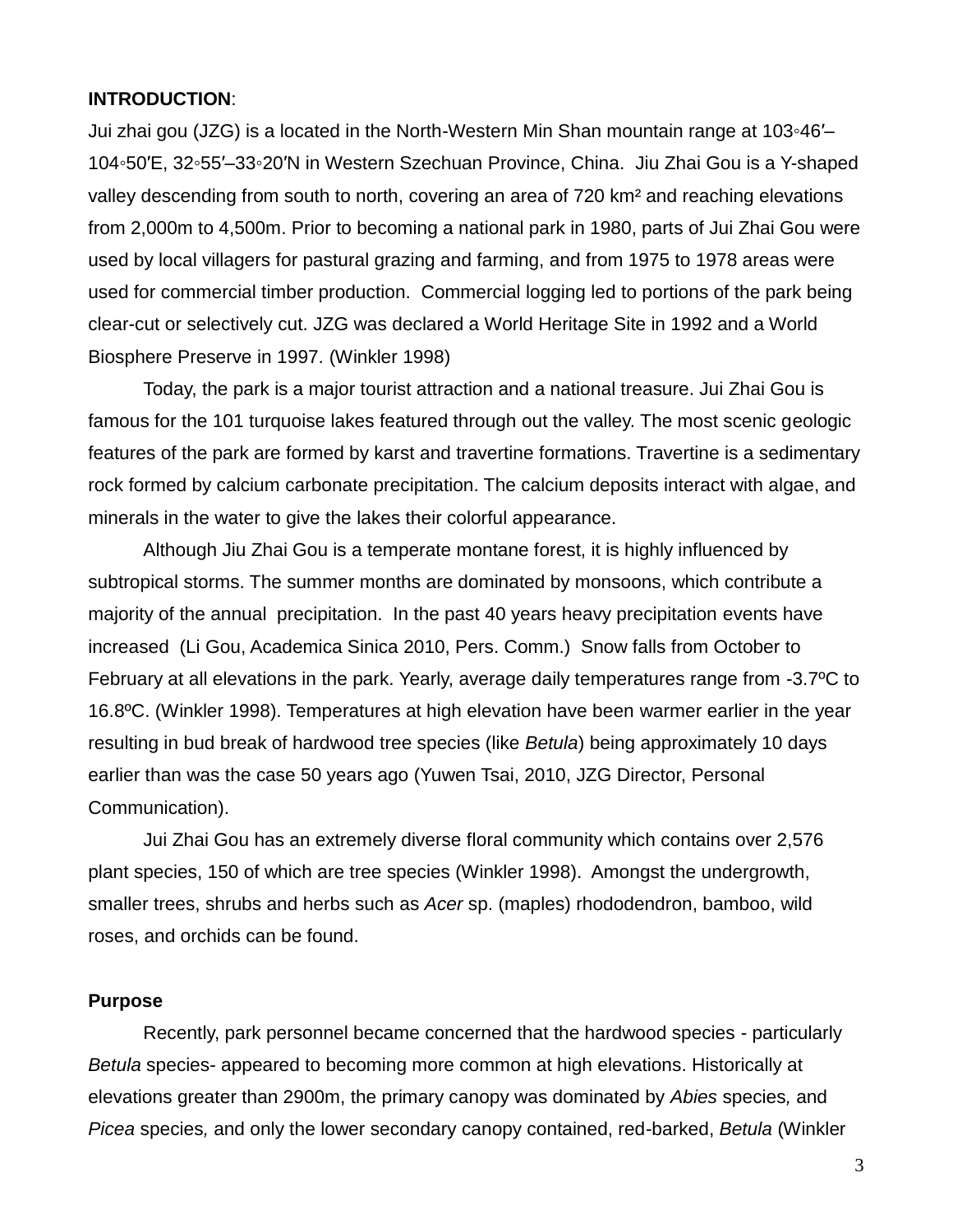1998). Betula species established\due to disturbances to the Abies forests at 3100-3400 m (Danwei 2001). Old photographs of the park show distribution of hardwoods to be primarily concentrated at medium (2900-2600m) and lower (below 2600m) elevations. If the hardwood species are becoming more competitive and displacing conifers, there are concerns that the litter from the hardwoods will have a lower pH causing a change in mineral leaching patterns, which could have a negative effect on the aesthetics of the famous lakes.

Under the null hypothesis that there is no change in the proportion of hardwood species to conifer species, we conducted a gap analysis at elevations greater than 2,900m. Gaps are breaks in the forest canopy caused by tree fall, tree death, landslides and logging activities. Gaps in the canopy allow increased sunlight onto the forest floor, and increase tree and shrub growth below. Gap dynamics theory states that, in the occurrence of canopy disturbance, the increased amount of light on the forest floor will allow shade-intolerant species to maintain their population by growing in the gap (Yamamoto 2000; Bartimucci et al 2002). Typically those shade intolerant species die out of the forest community as the gap closes over time from growth of trees in and around the gap. In Jui Zhai Gou, *Betula* is a competitive shade-intolerant species that can reach canopy heights and when in full leaf, can deeply shade saplings and seedlings of other species. Typically this species starts to die out when most gap trees reach a diameter of 25 cm and a height of 24 m or more. The very common, *Abies faxiona*, and less frequent but still common *Picea purpurea* plus a few less common *Abies* and *Picea* species and *Sabina* species (all conifers) historically have made up the mature montane forest community in JZG.

Global climate change models have shown forest dynamics and tree distribution to be highly sensitive to global climate changes (Changfu Huo, Genwei Cheng, Xuyang Lu, and Jihui Fan 2010). An understanding of each species light sensitivity is important in determining whether climate change may be affecting the forest dynamics of Jui Zhai Gou. Consequently, In addition to a gap analysis, light response curves were run on saplings of each species to determine their light sensitivity in relation to photosynthesis rates. Light response curves on the various species helps determine the environmental conditions at which they are most productive.

### **METHODS**

Surveys were done of gaps ranging from 76.36 to 1680.96 m² at elevations greater than 2,900 m. Gaps were chosen above 2,900m because our tree species of primary concern,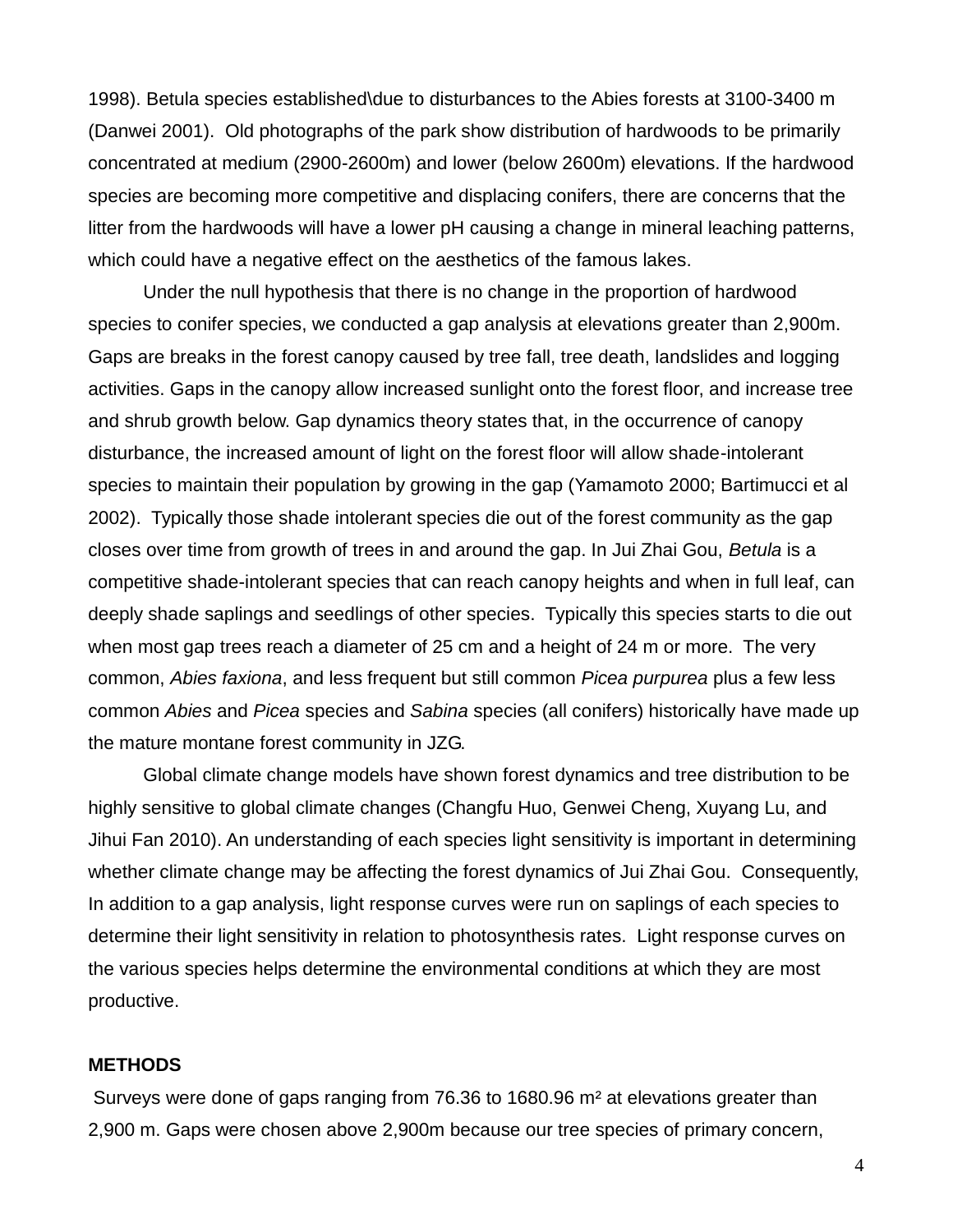*Abies faxoniana*, and *Picea purpurea* do not grow below 2,900m. To be considered a gap, the area needed to be greater than 50m² and have young trees within it which were no taller than 2/3 the height of the surrounding canopy trees. To be measured, a gap needed to be safely accessible to researchers, therefore it could not be located under a landslide area, or on a slope greater than 45 degrees.

Gaps were surveyed for multiple aspects which could be effecting the reproduction and growth of trees (Taylor and Qin, 1992). The age and the size of gap, canopy composition, soil depth and type, aspect, degree of slope, ground cover, and amount of photosynthetically active radiation (PAR) were measured. The size of the gap was determined by measuring the perimeter around the surrounding canopy trees, and measuring the vertical and horizontal diameters of the gap using metric measuring tapes (Huth and Wagner, 2006). The data obtained from the perimeter and diameters was then used in area formulas based on the shape of the gap and used to calculate the area of the gap. The composition of the stand surrounding the gap was assessed for the percentage of hardwood and conifer species in the canopy. Gaps with a surrounding stand composed of >80% either conifers or hardwoods were considered dominated by that type of tree. Stands with compositions consisting of less than 80% of hardwoods or conifers were considered a mixed stand. Soil depth was obtained using a measuring rod. The measuring rod was inserted into the soil until insertion became difficult, the remaining length of the rod was measured and the length was subtracted from the total length of the measuring rod. This was done four times for each measurement. The aspect of the slope was obtained using a Sunnto MB6 Global Compass. The dominant vegetation, ground cover of the gap was assessed in categories of 1/3, 2/3, and 3/3 of the total gap vegetation at ground level. The age of the gap was obtained by observing the decomposition rates of the felled trees which had caused the gap and coring fallen trees. In some cases, the gap was caused by more than one tree fall and then the age of the gap was estimated within a range. The average amount of photosynthetically active radiation (PAR) available in each gap was measured using a Decagon Ceptometer.

Within each gap, saplings and canopy trees had their species, height and DBH (diameter at 1.1 m) recorded, and seedlings (<1 cm stem diameter, < 1 m height) were counted. This study focused on *Picea*, *Abies*, and *Betula* species. All seedlings less than one meter in height, and with a DBH less than one centimeter were counted for each species. Canopy trees and saplings with DBH>1 cm were individually measured for their height and DBH. Height was estimated using a 120m Laser Hypsometer Rangefinder, and a meter stick.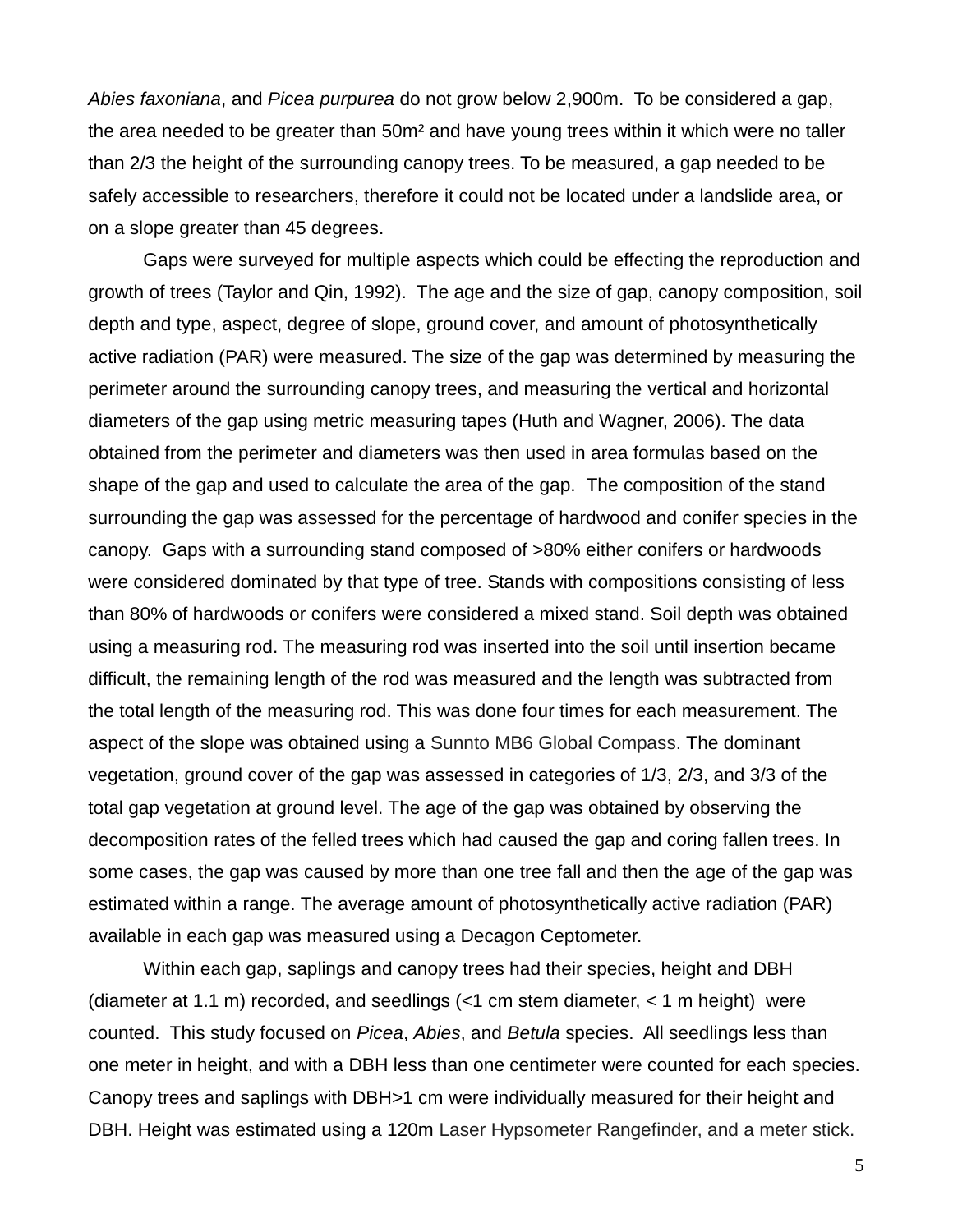The DBH of large trees was assessed using a 50cm tree caliper and the DBH of saplings was assessed using a 10 cm plant caliper.

In an effort to determine the mean annual growth of each tree species each year, >80 trees in high elevation gaps were cored. Coring was done using 50 cm Hagloff tree core tool and tree caliper. The DBH of each tree was measured using the caliper, the coring tool was marked at ½ the diameter of the tree. Marking the coring tool ensured that the center of the tree would be reached and any excess damage to the tree would be avoided. Once all of the cores were collected, the rings of each core were counted using hand lenses and microscopes.

To determine the humidity and sunlight conditions at which each species is most successful, light response curves were measured for twelve, 50 cm tall seedlings, (4 *Betula albo-sinensis*, 4 *Picea purpurea* and 4 *Abies faxonian)a*. The juvenile trees were collected at high elevation locations in Jui Zhai Gou, and transported back to a laboratory. In the laboratory, they were held under temperatures ranging from 18 to 21degrees C for 3 weeks with ambient light coming from a window with southwest aspect. Once the seedlings had become acclimated to the laboratory environment and recovered from the shock of transport, light response curves were conducted using a LICOR 6400 Photosynthesis analyser. Light response curves were conducted on each species at a range of PAR10 to PAR1500 sunlight ranges.

#### **RESULTS**

**A Linear Regression** analysis was conducted (statistical analysis was done with much assistance and advice from Dr. Yu Zhan, and Dr. Ming Hua Zhang, September 2010, UC Davis) on the effects of area and soil depth on *Betula*. The percentage of Betulas was calculated by dividing the total number of Betulas in one gap by the total number of Betulas, Abies and Picea in the same gap. A linear regression model was formulated using the following equation: b\_pct~area+soil\_depth+area\*soil depth. The linear regression model showed that area, soil depth, and the interactions are all statistically significant.

To test for normality of the distributed population a Shaprio-Wilks test was conducted, using the equation

$$
W = \frac{\left(\sum_{i=1}^n a_i x_{(i)}\right)^2}{\sum_{i=1}^n (x_i - \overline{x})^2}
$$

6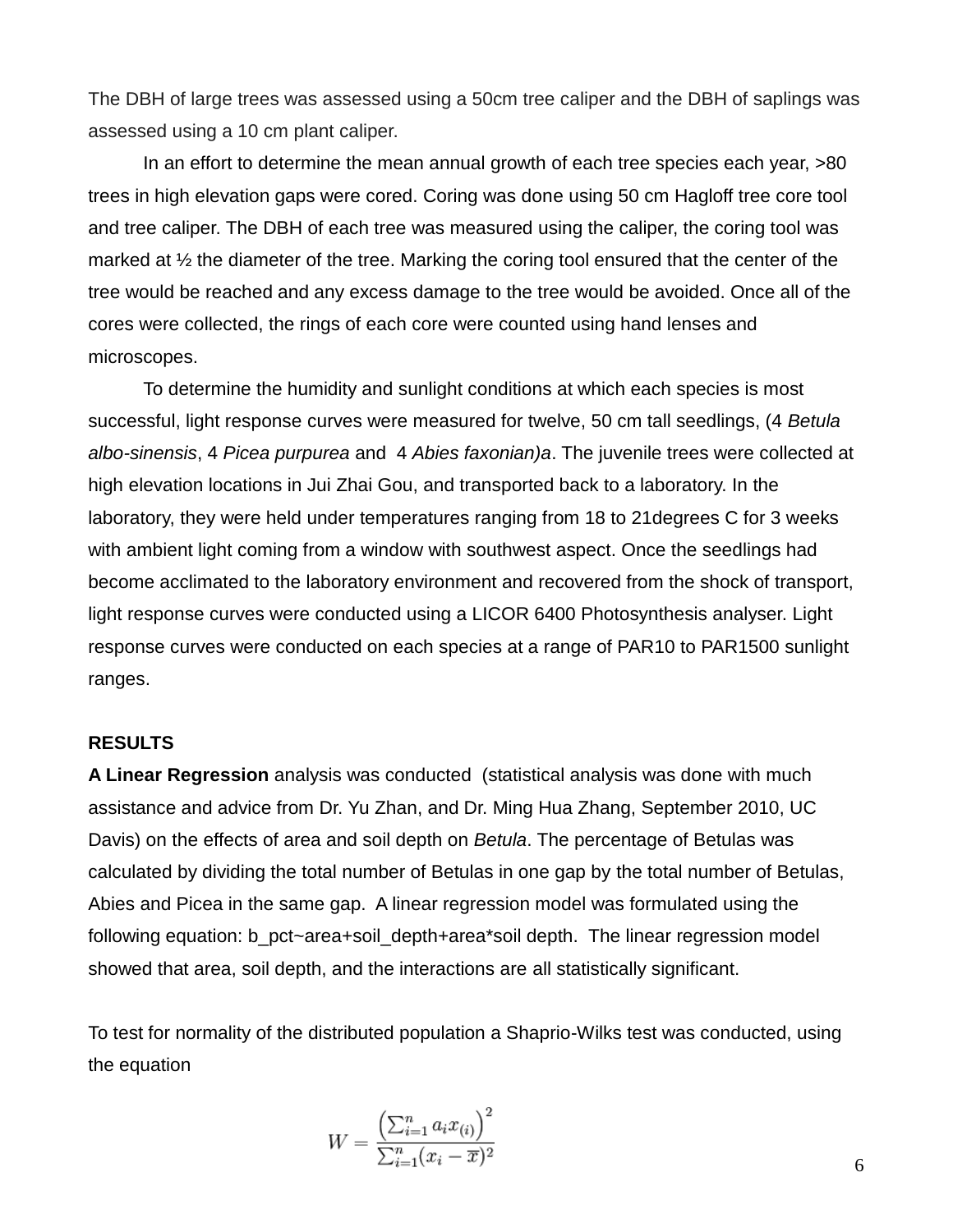The data was divided into two groups based on the sequence of the predicted Y. The first group contained 13 data points and the second contained 12 data points. The p-value of the test is .1541, a number larger then .05, which confirms that the assumptions of the linear model were met. The predicted Y vs. residual confirmed the normality inference.

Levene's test for homogeneity of variance was conducted on the data to confirm that the population variances are equal.

$$
W = \frac{(N-k)}{(k-1)} \frac{\sum_{i=1}^{k} N_i (Z_i - Z_{\cdot\cdot})^2}{\sum_{i=1}^{k} \sum_{j=1}^{N_i} (Z_{ij} - Z_{i\cdot})^2},
$$

The test resulted in a p-value greater than .05, showing that the homogeneity of variance assumption is met.

Interpretation: This regression shows thin soil in small area gaps and thick soils in large area gaps resulted in a higher % of *Betulas* (see Figure 1).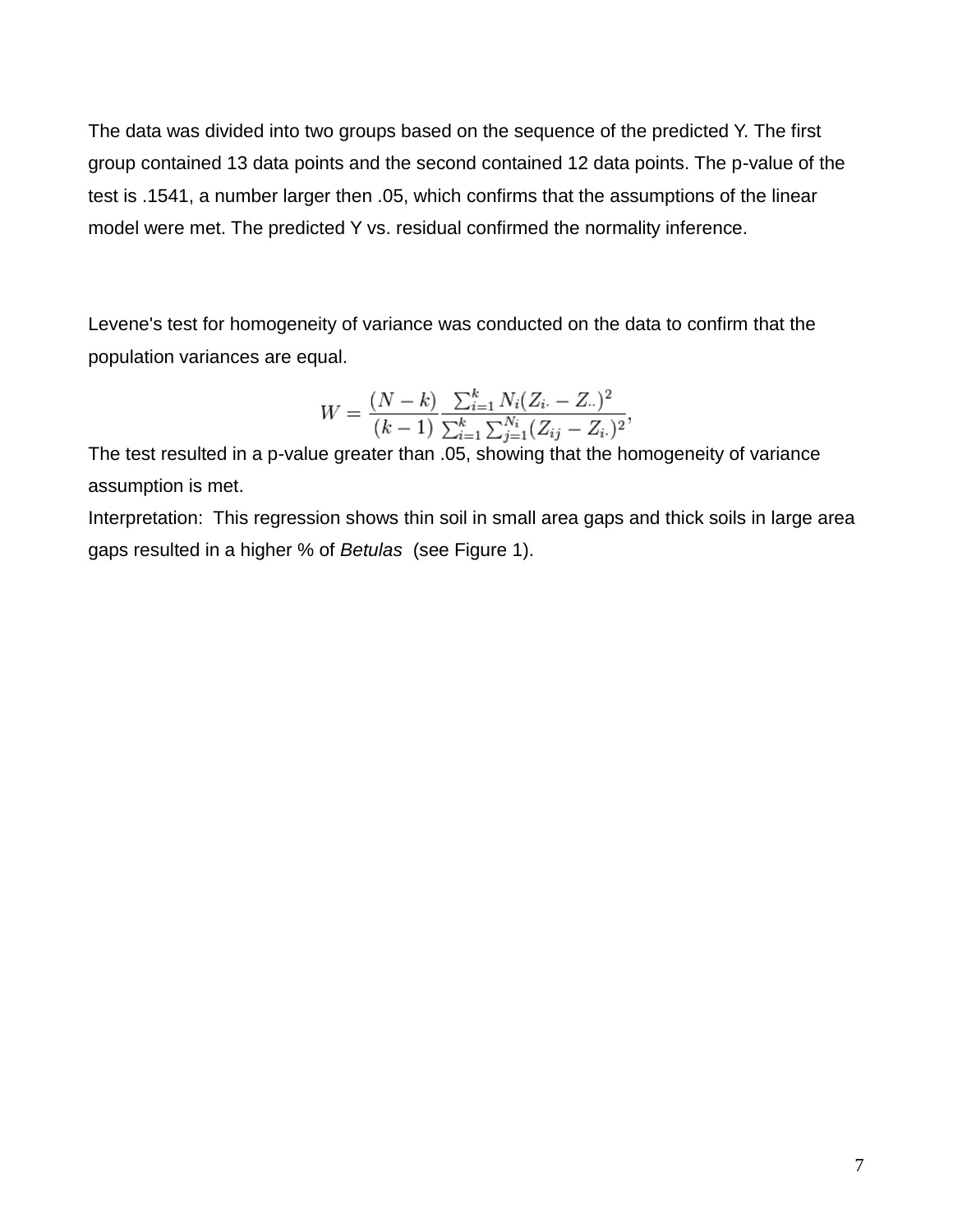

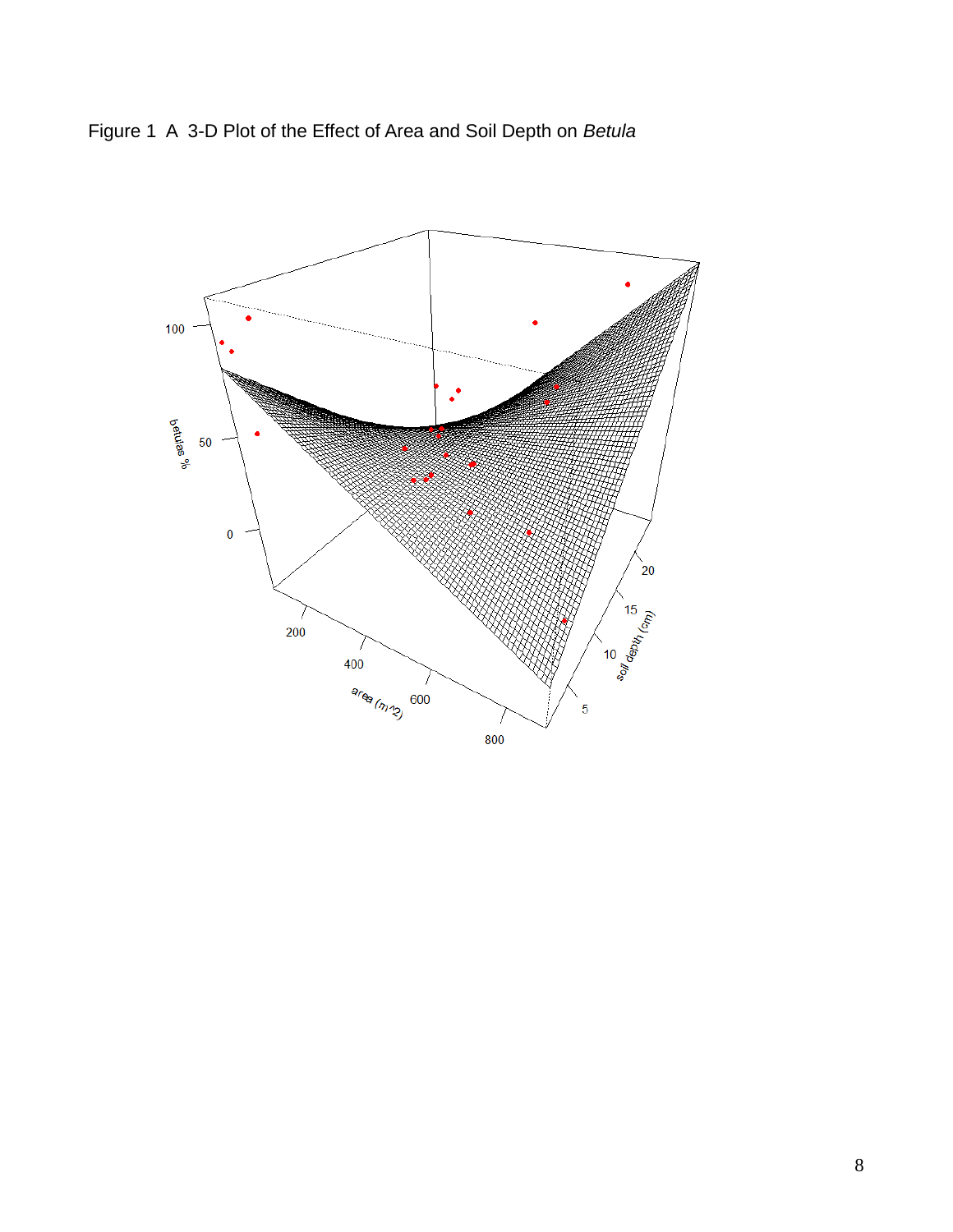# **Correlation analysis**

Correlation analysis was done between all environmental factors.

Table 1. Correlation Analysis Results

The colored means are significant p<0.05; Spearman-rank correlation test):

|               | Hardwood | Picea | Abies | Betula  | slope   | elev    | perimeter | area_m | soil depth |
|---------------|----------|-------|-------|---------|---------|---------|-----------|--------|------------|
| Conifer       | 0.25     | 0.79  | 0.91  | $-0.44$ | $-0.71$ | $-0.32$ | 0.19      | 0.29   | 0.41       |
| Hardwood      |          | 0.20  | 0.26  | 0.16    | $-0.05$ | 0.32    | 0.26      | 0.35   | 0.14       |
| Picea         |          |       | 0.63  | $-0.21$ | $-0.52$ | $-0.38$ | 0.37      | 0.49   | 0.20       |
| Abies         |          |       |       | $-0.42$ | $-0.64$ | $-0.31$ | 0.18      | 0.24   | 0.33       |
| <b>Betula</b> |          |       |       |         | 0.54    | 0.22    | 0.12      | 0.00   | $-0.17$    |
| Slope         |          |       |       |         |         | 0.53    | 0.25      | 0.10   | $-0.16$    |
| elev          |          |       |       |         |         |         | 0.19      | 0.06   | 0.34       |
| perimeter     |          |       |       |         |         |         |           | 0.92   | 0.07       |
| area m        |          |       |       |         |         |         |           |        | 0.04       |
|               |          |       |       |         |         |         |           |        |            |

Note: Conifer and hardwood databases contained all species of conifers and all of hardwoods not just the dominant species.

Interpretations from Table 1:

- *Picea*, *Abies*, and conifer all are significantly positively correlated with each other. This indicates *Picea* and *Abies* are representative of conifers.
- *Betula* is signicantly negatively correlated with Conifer and *Abies*.
- **Slope** is significantly negatively correlated with Conifers, *Picea*, and *Abies*, while significantly positively correlated with *Betula*. This indicates *Betula* is better adapted to steeper slopes, while conifers are better adapted to gentler slopes above 2900m.
- **Area** is significantly positive to *Picea*. This indicates *Picea* is better adapted to larger gap areas.
- **Soil depth** is significantly positively correlated with Conifers. This indicates conifers are better adapted to deeper soil depth.
- **Elevation** is significantly positively correlated with slope. This indicates gaps at higher elevation tend to be steeper.
- **Area** is significantly positively correlated with perimeter. Indicating both are indicative of gap size.

| Table 2. Correlation with percentages of each species |  |  |  |
|-------------------------------------------------------|--|--|--|
| (p, 0.05, Spearman-rank Correlation test)             |  |  |  |

| $\frac{10}{10}$ , $\frac{10}{10}$ , $\frac{10}{10}$ , $\frac{10}{10}$ , $\frac{10}{10}$ , $\frac{10}{10}$ , $\frac{10}{10}$ , $\frac{10}{10}$ , $\frac{10}{10}$ |      |                               |                             |      |                             |         |         |  |
|-----------------------------------------------------------------------------------------------------------------------------------------------------------------|------|-------------------------------|-----------------------------|------|-----------------------------|---------|---------|--|
|                                                                                                                                                                 |      | Abies   Betula   slope   elev |                             |      | perimeter area m soil depth |         |         |  |
| l Picea                                                                                                                                                         | 0.09 |                               | $-0.38$   $-0.18$   $-0.25$ |      | 0.08                        | 0.17    | $-0.06$ |  |
| Abies                                                                                                                                                           |      | $-0.90$                       | $-0.61$ $-0.22$             |      | $-0.07$                     | 0.00    | 0.35    |  |
| Betula                                                                                                                                                          |      |                               | 0.62                        | 0.35 | 0.03                        | $-0.09$ | $-0.25$ |  |

Interpretations from Table 2:

*Abies* is significantly negatively correlated with *Betula*. It indicates Abies and Betula likely have competitive relationship.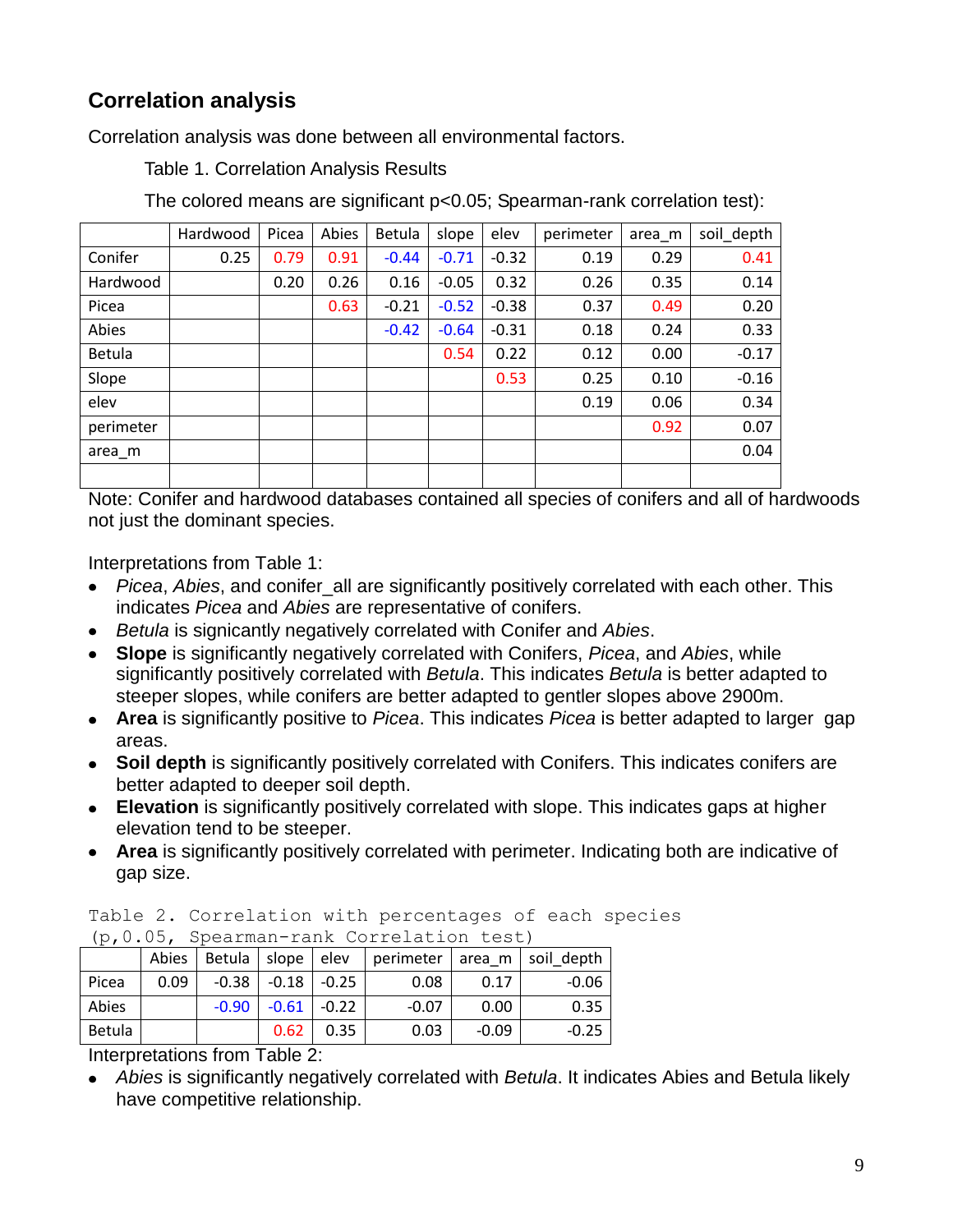**slope** is significantly positively correlated with *Betula* and negatively correlated with *Abies.* It indicates slope may be a limiting factor for *Abies*, and *Betula* is more competent in steeper areas.

## **Graphs of Means**

Means from *Betula*, *Abies* and *Picea*, DBH size categories in gaps with various environmental conditions and areas are shown in Graphs 2a-2d below which were tested by a nested ANOVA.

Figure 2a indicates the seedlings of *Abies* require medium to deep soil to germinate, whereas *Betula* can germinate in thin soils but prefer thick soil for germination given adequate light.



Figure 2 a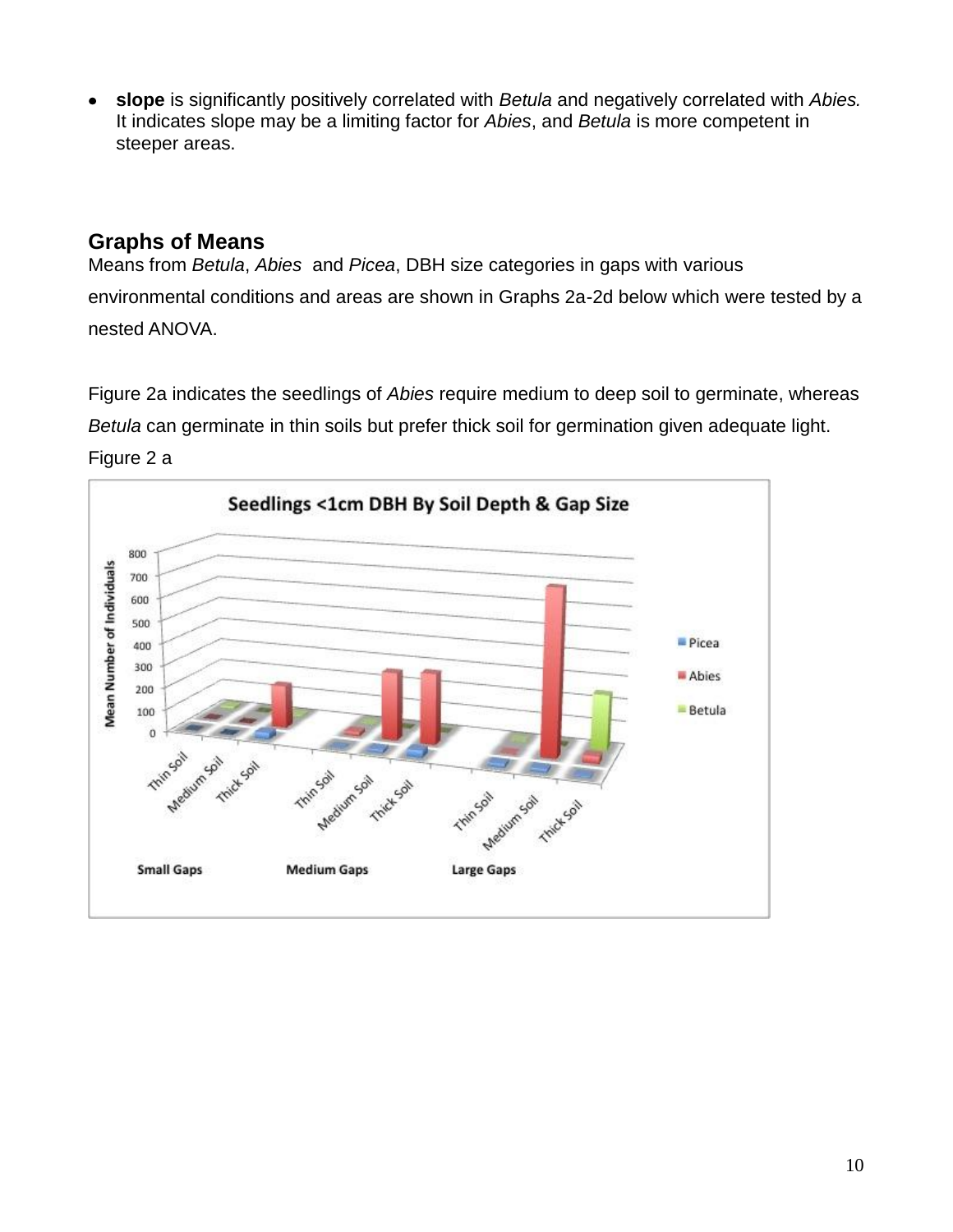Figure 2b represents all saplings with DBH <10cm. Establishment of *Abies* saplings requires medium or deep (thick) soil, regardless of gap size. Whereas *Betula* can establish in thin or deep soil if it has adequate light. Picea establishes only small numbers of saplings in gaps regardless of the gap size.



Figure 2b.

Figure 2c displays mature saplings. The figure indicates that *Betulas* have the greatest success in large gaps, however their saplings can establish in thin soil as well. While it may appear as though Picea and Abies are establishing in thin soil, they have limited capacity to do so and their numbers are significantly lower in medium and large gaps than *Betulas*.



Figure 2c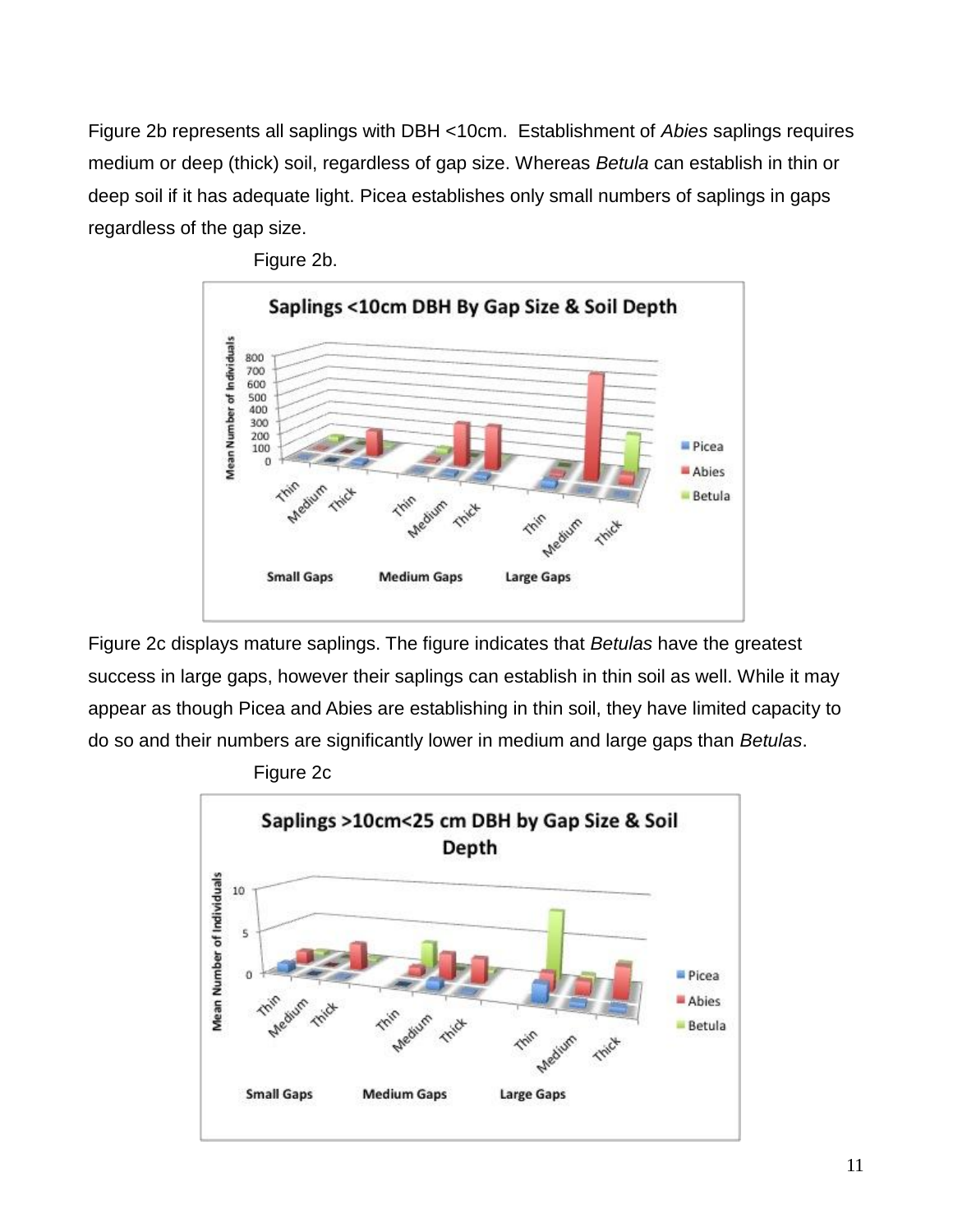Figure 2d shows Mature trees with DBH greater than 25cm. The graph shows *Betula* are still very much part of the maturing, late gap succession forest community. Typically, by >25cm DBH, about 40 years old, the *Betulas* would have disappeared from the forest community, shaded out by taller *Abies* and *Piceas*. However, *Betulas* remain part of the community in small gaps with thin soil, and especially in large gaps with thick soil and claim a share of the canopy.



Figure 2d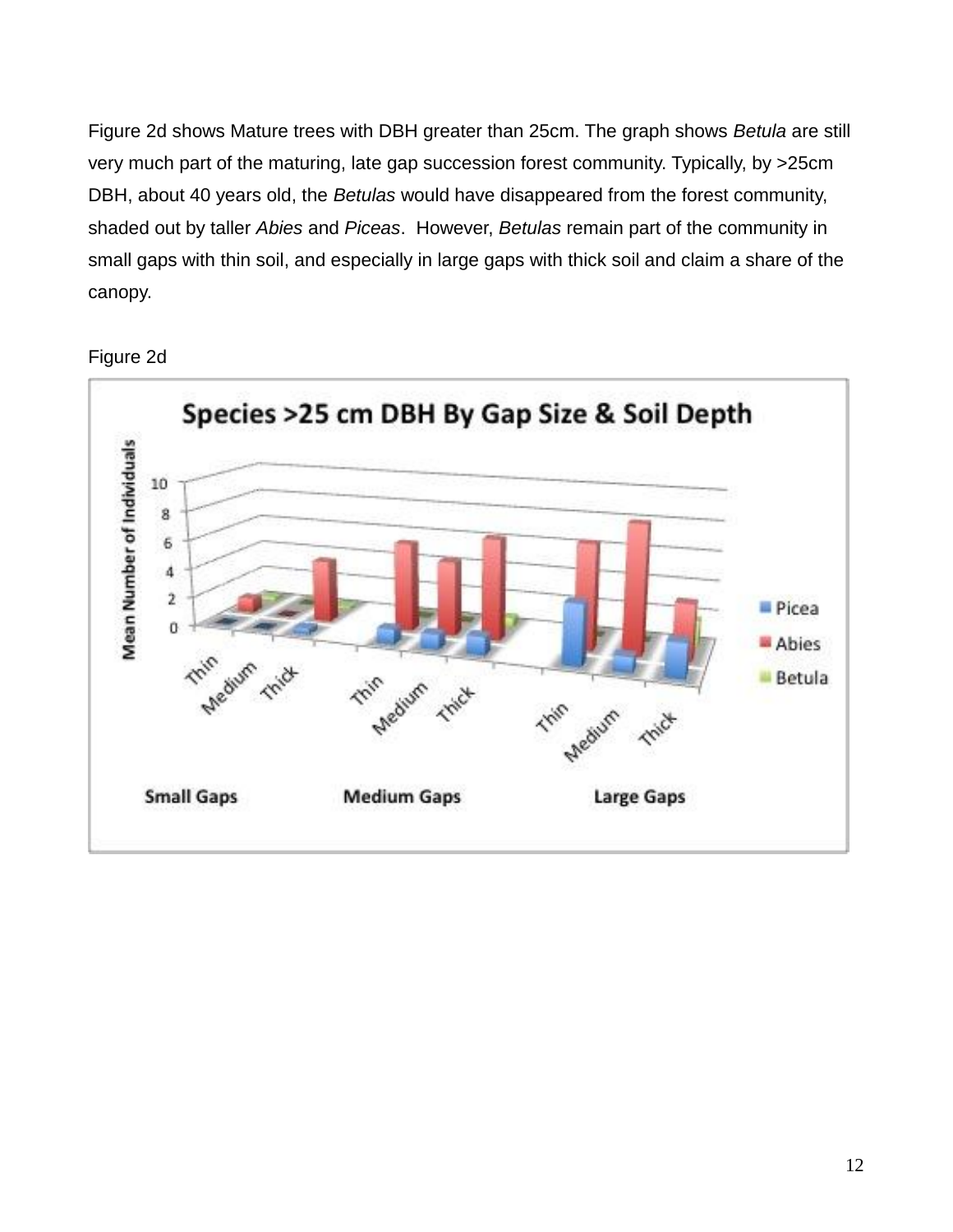### **Tree Coring, average annual growth by species**

Means of annual rate of growth in diameter for *Betula*, *Abies*, and *Picea* were compared using an ANOVA test. The results in Figure3 revealed the mean annual rate of growth for Betula .43 cm/yr was significantly higher than the Abies.34cm/yr, and Picea .22 cm/yr (Dunnett Test, the  $F=7.63$ , the P <.001).



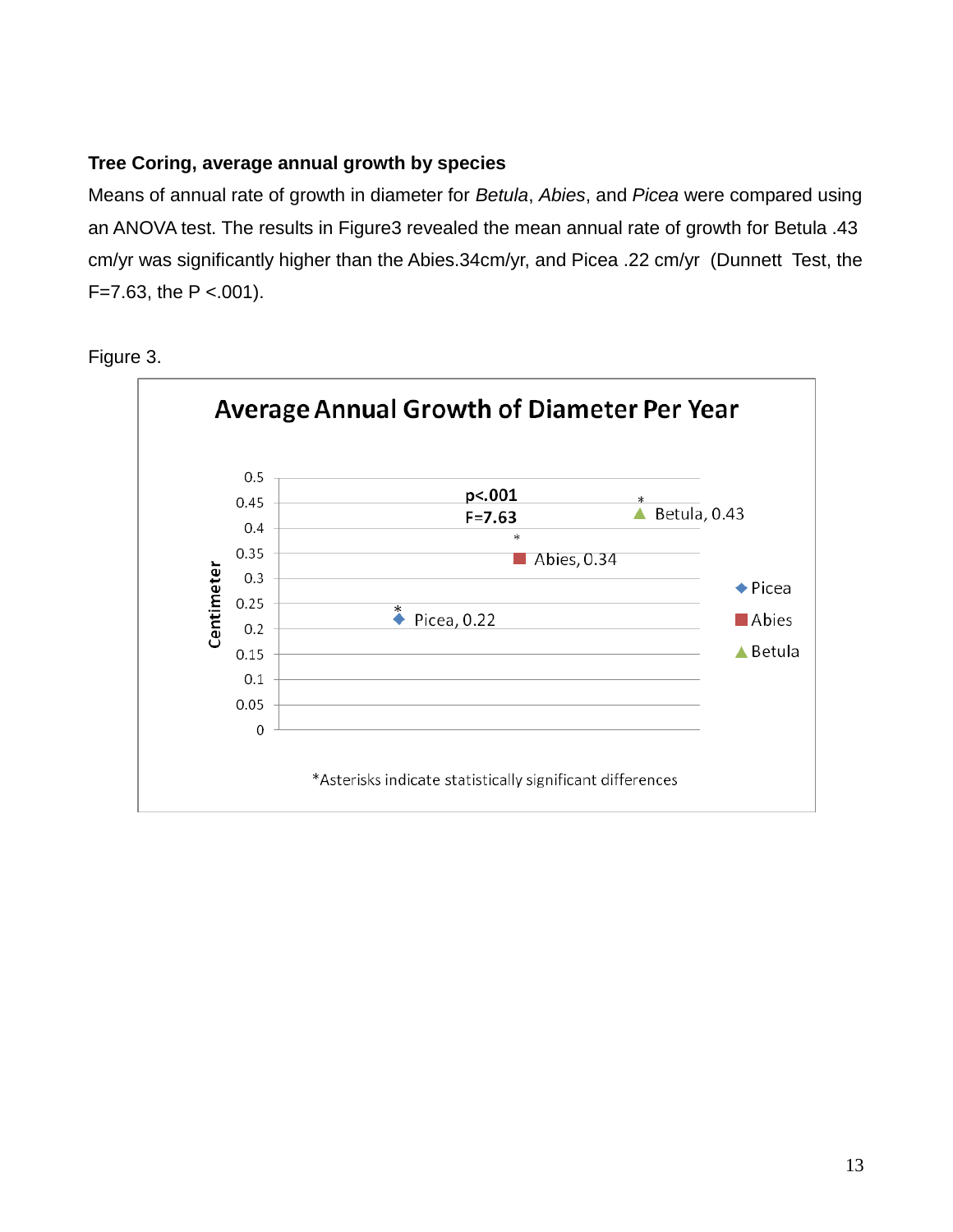Figure 4. shows the light response curves measured using the LICOR 6400. Figure 4. illustrates that *Betula* have a much higher photosynthetic rate than *Abies* and *Picea* at PAR's greater than 500 units. At 200 units, *Betulas*'s rate is slightly better than *Abies*, athough the difference is not statistically significant. *Betula* not only have a higher maximum rate of photosynthesis (7.9) than *Abies* (6.9) or *Picea (2.9)* sp., *Betula* maintain that maximum rate of photosynthesis over a wider range of PAR, 1200-500 PAR. Picea have the lowest photosynthetic rate at all PAR units, failing to attain a photosynthetic rate greater than 3. Photosynthetic rates for *Picea* and *Abies* actually decrease above PAR 500.



### Figure 4.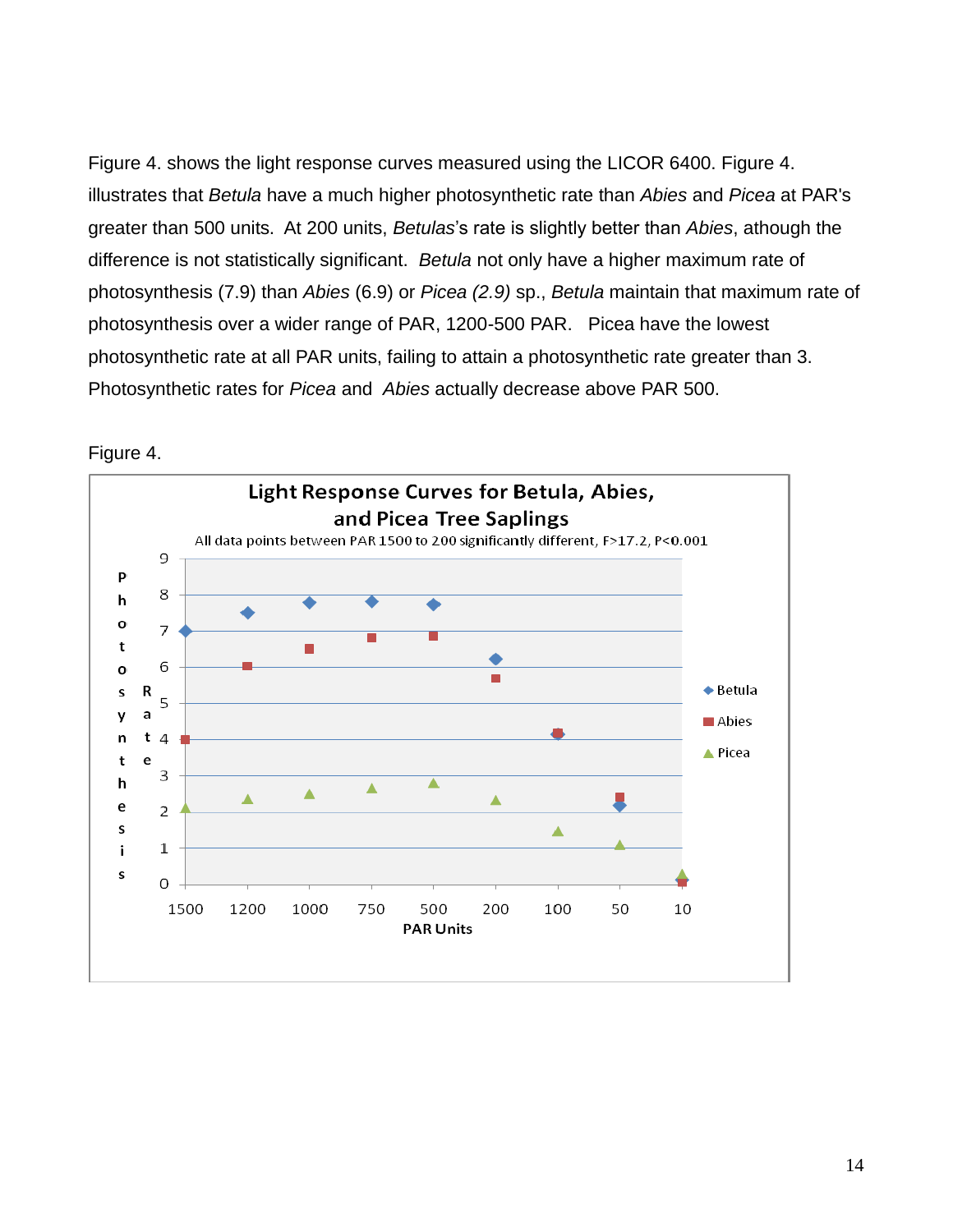### **CONCLUSIONS**

Light response curves show Betula is a heliophyte species that benefits from increased access to sunlight. Sunlight is most available in either large forest gaps or small gaps containing thin soil in which the Betula encounter little to no competition from the Abies and Picea. This is consistent with Taylor and Qin's 1992 observation that Betula is more gap dependent for regeneration than Abies sp. De Romer et al 2007 found in a study of southern boreal forests of eastern Canada, tree species requiring relatively large amounts of sunlight become more numerous when larger gaps are present. This is particularly relevant considering JZG's history of clear cutting and pastoral grazing, which may have initially enabled Betulas to increase in number.

Dan Wei Ma's 2001 study in JZG, resulted in his prediction that Betula at low and medium elevations, below 2800 m, will be squeezed out of the forest community as the gaps close. However, our study done in communities over 2900m contradicts his findings in several ways.

- 1. The tree cores revealed Betula's mean annual growth is twice that of Picea and 25% greater than Abies species for high elevation trees.
- 2. Betula's greater mean annual growth rate at high elevation indicates that when conditions permit, juvenile Betula can outgrow and overtop juvenile Abies and Picea, preventing through shading their access to adequate levels of PAR.
- 3. *Betula* have increased their numbers in some types of high elevation gaps and are no longer being shaded out of the forest community as the gaps age and close. *Betula*  most significantly increased their numbers in gaps with steep slopes (>30 degrees), small areas(<300 sq m) with thin soil (<3.5 cm depth), or large areas (>600 m<sup>2</sup>.) with deep soil (>12 cm depth). In gaps with these conditions, *Betula* can germinate, establish and mature into canopy trees that share the canopy with *Abies* and *Picea* and in some areas become the dominant species.
- 4. *Abies* and *Picea* sp. establishment is inversely correlated with soil depth and they need soil >10 cm depth for their seedlings to establish dependably as saplings. While *Betula* establish better in deep soil, they can survive in thin soil as well. Since thin soil is common on steep slopes this is another indicator that *Betula* are well adapted to growth on high elevation steep slopes.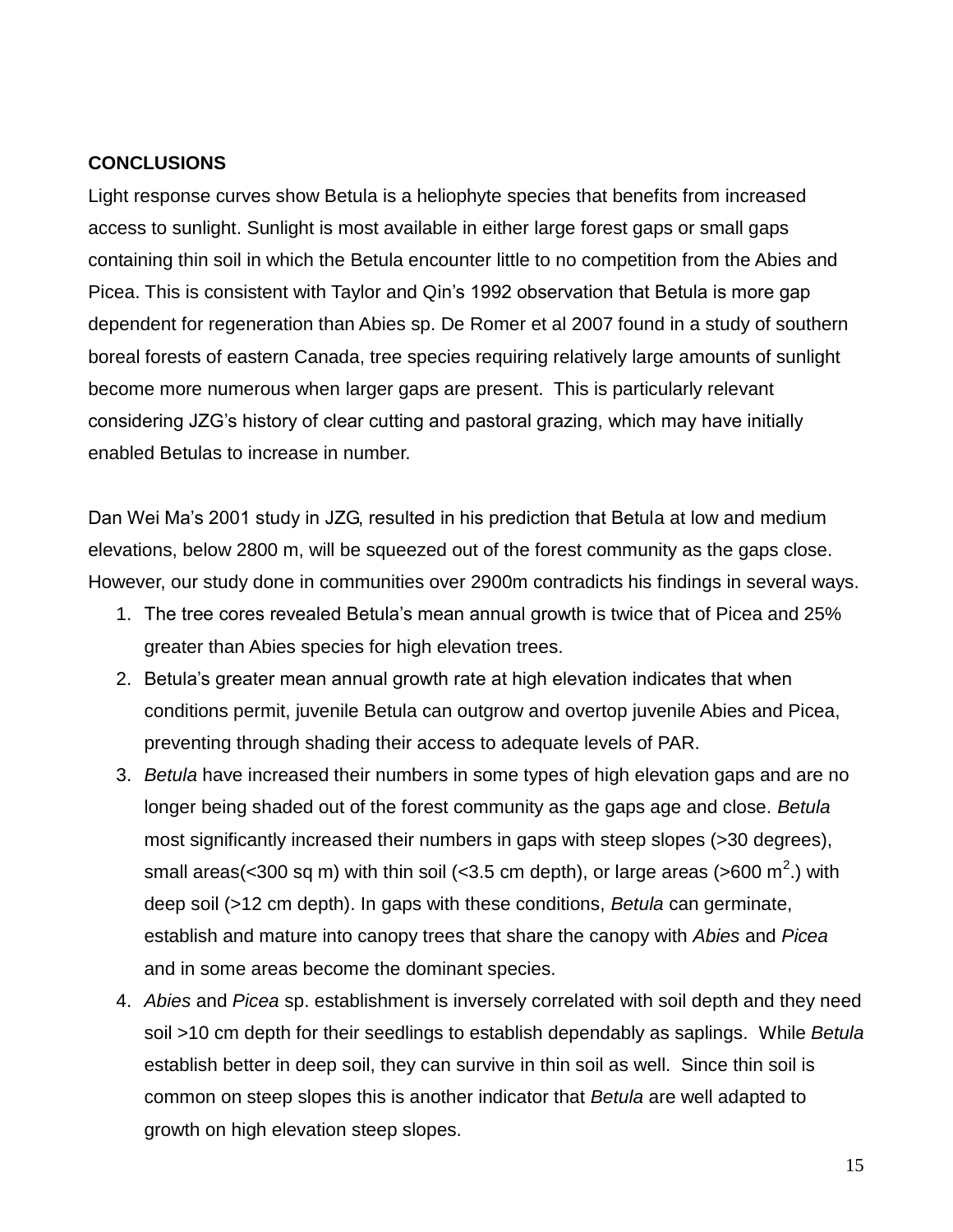5. The JZG climate's tendency for increased high precipitation events increases land slide and tree fall occurrences and leads to larger gap sizes and less soil depths. This infers the optimum microhabitate conditions for *Betula* are increasing at high elevation. Further, landslide events decrease soil depth, which we found inhibits *Abies* and *Picea* establishment. Earlier bud break is causing *Abies* and *Picea* sp. saplings to have access to ambient PAR a shorter period of the year, further inhibiting their growth.

While bud break on *Betula* is occurring earlier and receiving a longer growing season. It is true even at high elevation in JZG, historically, as gaps closed in the course of succession, hardwoods, including *Betula*, were shaded and displaced (Winkler 1992). However this study found under current environmental conditions, *Betula*' s increased growth and competitiveness at high elevations especially on steep slopes, with thin soils or in large area gaps which allow much light availability for many years during which the *Betula* reach mature canopy height, is inhibiting the normal course of succession in this montane forest. . If these climate trends continue, we predict increased competition between *Betula* and the historically dominant *Abies* and an increase in the numbers of *Betula* at high elevations or on steep slopes.

#### **Recommendations for future research:**

It is recommended biogeochemical studies be done on water runoff from *Betula* litter in areas where *Betula* has become a significant part of the mature montane forest to discern its effects on water quality and mineral characteristics that could impact the water characteristics in JZG lakes, since it appears *Betula* under current conditions is now a more important member of this forest community than it was in the past.

One finding difficult to explain is that *Picea* appears to do better in large gaps, this maybe due to greater heterogeneity of microhabitats existing in large area gaps. Ban et al 1998 found in his study of old growth boreal forests in northeastern China, large area gaps increased the diversity of stand structure. *Picea* do not establish in large numbers in gaps of any size. However, in a small percentage microsites *Picea* are successful, more microsites may improve the odds of some of them having conditions suitable for *Picea* growth.

Another question that arises from this research is what makes the *Betula* well adapted to steep slopes? Further research is recommended on root/ shoot ratios of *Betula*, *Abies* and *Picea* since root/shoot ratios directly effect both anchorage and ability to obtain nutrients.

A close examination should be done on the annual rings of cored trees since this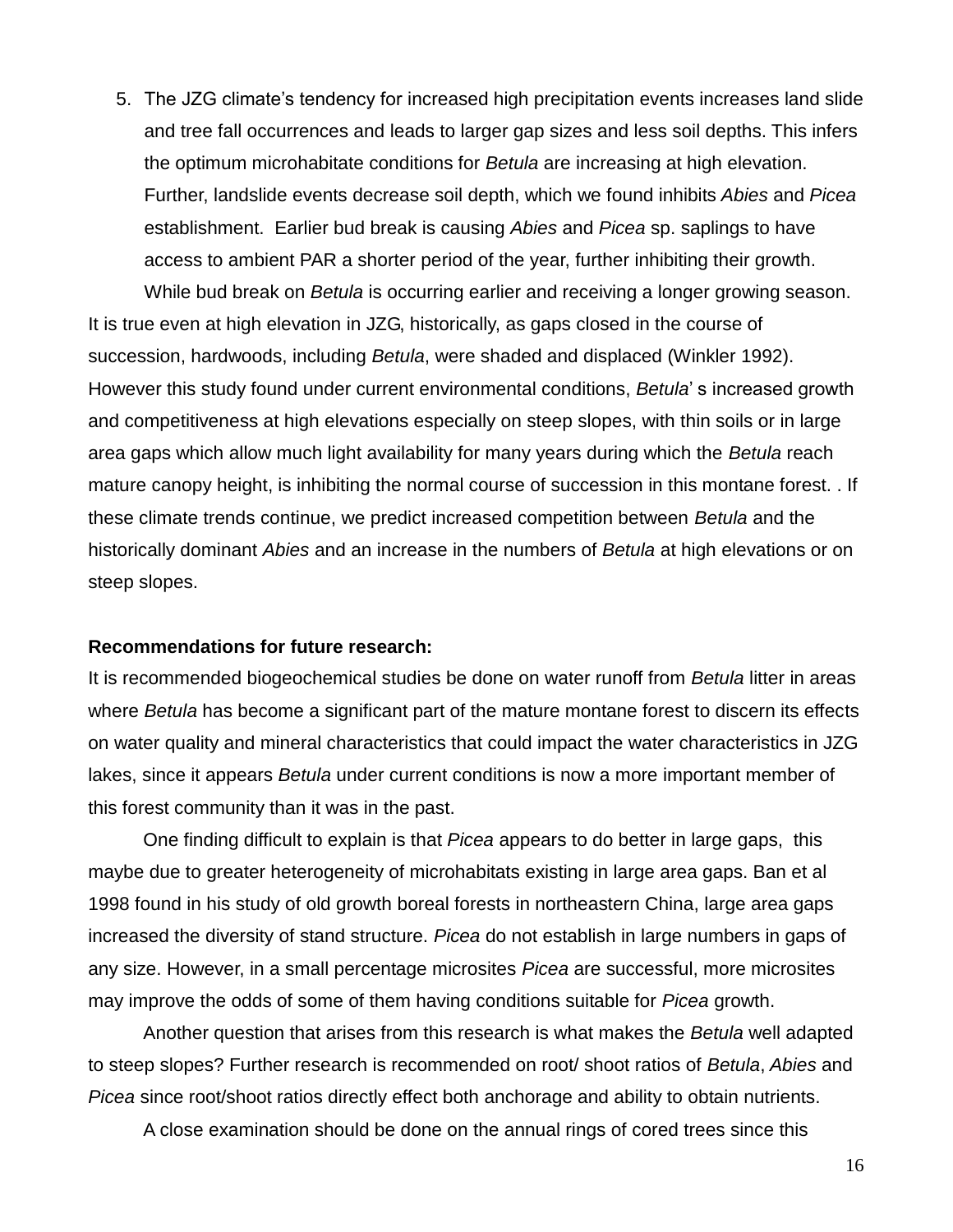should reveal during which periods these three species grew best. The tree core information can then be correlated with historical weather data, and give insight into whether *Betula* or *Abies* will be the most competitive species in the future in high elevation JZG forests.

### **Acknowledgements**

Mal and Sylvia Boyce for providing the Summer Research Award Funding for this project. Yu Zhan and Ming Hua Zhang, Statistical consultation and advice.

Tang Ya, Financial support while in China.

Jia Yuan, Bing Li, Ms Cai, JZG Park staff for assistance in the field and doing data collection.

### **Citations**

- Ban, Yong, Xu, Huacheng, Bergeron, Yves, & Kneeshaw, Daniel D. 1998. Gap Regeneration of Shade-intolerant *Larix gmelini* in Old-growth Boreal Forests of Northeastern China. *J. of Veg. Sci.* 9:529-536.
- Bartemucci, Paula, Coates, K. Dave,Harper, Karen A., & Wright, Elaine F. 2002.Gap Disturbances In Northern Old-growth Forests of British Columbia, Canada. *J. of. Veg.* Sci. 685-696. Huo,Changfu, Cheng,Genwei ,Lu,Xuyang and Fan,Jihui,. 2010. Simulating the Effects of

ClimateChange on Forest Dynamics. *J. For. Res*. 15:176-185.

- de Romer, Andre H.; Keeshaw, Daniel D. & Bergeron, Yves.2007. Small Gap Dynamics in the Southern Boreal Forest of Eastern Canada: Do Canopy Gaps Influence Stand Development?. *J. of Veg. Sci.* 18: 81-826.
- Huth, Franka and Wagner, Sven. 2006. Gap structure and establishment of Silver Birch Regeneration (*Betula pendula* Roth.) in Norway Spruce Stands (*Picea abies*. Karst.). *Forest Ecology and Management* 229: 314-324.
- Ma, Danwei. 1999. Analysis of Community Species Diversity of Secondary Forests in Jiuzhagou ValleyNature Reserve. *Journal of Sichuan Normal University*.
- Ma, Danwei. 2001 Analysis of the Community Species Diversity of Picea Wilsonii Forests in JiuZhaiGou Valley. *Journal of Sichuan Normal University*.
- Taylor, A. H. and Z. Qin. 1992. Tree regeneration after bamboo dieback in Chinese Abies-Betula forests. *J. of Veg. Sci*. 3:253-260.
- Winkler, Daniel. 1998. The Forests of The Eastern Part of the Tibetan Plateau: A Case Study from Jiuzhaigou. *Plant Research and Development, Focus: Forest Management and Sustainability* 47/48: 184-210.